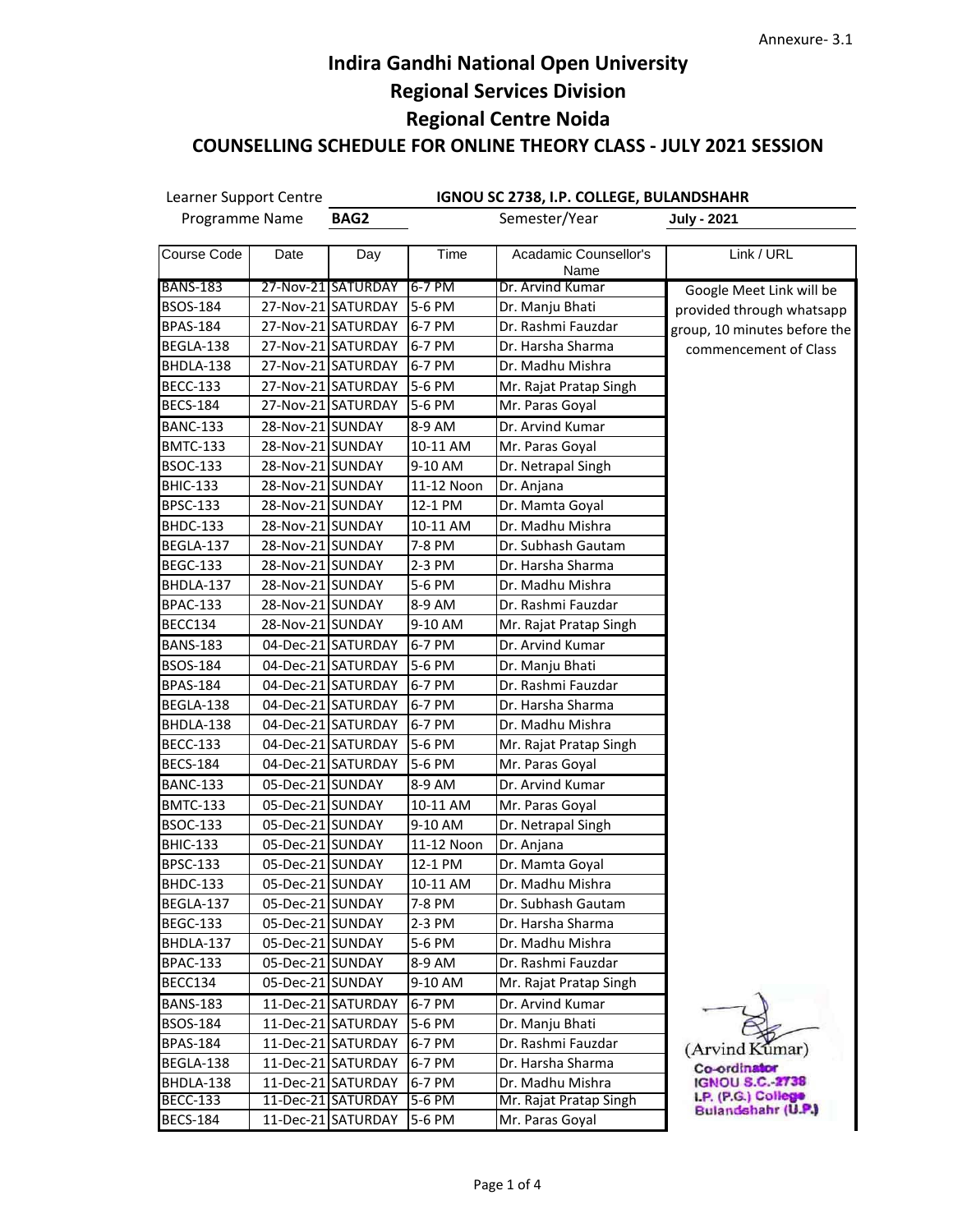| Learner Support Centre<br>Programme Name |                  | IGNOU SC 2738, I.P. COLLEGE, BULANDSHAHR |            |                               |                                        |  |  |
|------------------------------------------|------------------|------------------------------------------|------------|-------------------------------|----------------------------------------|--|--|
|                                          |                  | Semester/Year<br>BAG2                    |            |                               | <b>July - 2021</b>                     |  |  |
| Course Code                              | Date             | Day                                      | Time       | Acadamic Counsellor's<br>Name | Link / URL                             |  |  |
| <b>BANC-133</b>                          | 12-Dec-21 SUNDAY |                                          | 8-9 AM     | Dr. Arvind Kumar              | Google Meet Link will be               |  |  |
| <b>BMTC-133</b>                          | 12-Dec-21 SUNDAY |                                          | 10-11 AM   | Mr. Paras Goyal               | provided through whatsapp              |  |  |
| BSOC-133                                 | 12-Dec-21 SUNDAY |                                          | 9-10 AM    | Dr. Netrapal Singh            | group, 10 minutes before the           |  |  |
| <b>BHIC-133</b>                          | 12-Dec-21 SUNDAY |                                          | 11-12 Noon | Dr. Anjana                    | commencement of Class                  |  |  |
| <b>BPSC-133</b>                          | 12-Dec-21 SUNDAY |                                          | 12-1 PM    | Dr. Mamta Goyal               |                                        |  |  |
| BHDC-133                                 | 12-Dec-21 SUNDAY |                                          | 10-11 AM   | Dr. Madhu Mishra              |                                        |  |  |
| BEGLA-137                                | 12-Dec-21 SUNDAY |                                          | 7-8 PM     | Dr. Subhash Gautam            |                                        |  |  |
| <b>BEGC-133</b>                          | 12-Dec-21 SUNDAY |                                          | 2-3 PM     | Dr. Harsha Sharma             |                                        |  |  |
| BHDLA-137                                | 12-Dec-21 SUNDAY |                                          | 5-6 PM     | Dr. Madhu Mishra              |                                        |  |  |
| <b>BPAC-133</b>                          | 12-Dec-21 SUNDAY |                                          | 8-9 AM     | Dr. Rashmi Fauzdar            |                                        |  |  |
| BECC134                                  | 12-Dec-21 SUNDAY |                                          | 9-10 AM    | Mr. Rajat Pratap Singh        |                                        |  |  |
| <b>BANS-183</b>                          |                  | 18-Dec-21 SATURDAY                       | 6-7 PM     | Dr. Arvind Kumar              |                                        |  |  |
| BSOS-184                                 |                  | 18-Dec-21 SATURDAY                       | 5-6 PM     | Dr. Manju Bhati               |                                        |  |  |
| BPAS-184                                 |                  | 18-Dec-21 SATURDAY                       | 6-7 PM     | Dr. Rashmi Fauzdar            |                                        |  |  |
| BEGLA-138                                |                  | 18-Dec-21 SATURDAY                       | 6-7 PM     | Dr. Harsha Sharma             |                                        |  |  |
| BHDLA-138                                |                  | 18-Dec-21 SATURDAY                       | 6-7 PM     | Dr. Madhu Mishra              |                                        |  |  |
| <b>BECC-133</b>                          |                  | 18-Dec-21 SATURDAY                       | 5-6 PM     | Mr. Rajat Pratap Singh        |                                        |  |  |
| <b>BECS-184</b>                          |                  | 18-Dec-21 SATURDAY                       | 5-6 PM     | Mr. Paras Goyal               |                                        |  |  |
| <b>BANC-133</b>                          | 19-Dec-21 SUNDAY |                                          | 8-9 AM     | Dr. Arvind Kumar              |                                        |  |  |
| <b>BMTC-133</b>                          | 19-Dec-21 SUNDAY |                                          | 10-11 AM   | Mr. Paras Goyal               |                                        |  |  |
| BSOC-133                                 | 19-Dec-21 SUNDAY |                                          | 9-10 AM    | Dr. Netrapal Singh            |                                        |  |  |
| <b>BHIC-133</b>                          | 19-Dec-21 SUNDAY |                                          | 11-12 Noon | Dr. Anjana                    |                                        |  |  |
| BPSC-133                                 | 19-Dec-21 SUNDAY |                                          | 12-1 PM    | Dr. Mamta Goyal               |                                        |  |  |
| <b>BHDC-133</b>                          | 19-Dec-21 SUNDAY |                                          | 10-11 AM   | Dr. Madhu Mishra              |                                        |  |  |
| BEGLA-137                                | 19-Dec-21 SUNDAY |                                          | 7-8 PM     | Dr. Subhash Gautam            |                                        |  |  |
| <b>BEGC-133</b>                          | 19-Dec-21 SUNDAY |                                          | 2-3 PM     | Dr. Harsha Sharma             |                                        |  |  |
| BHDLA-137                                | 19-Dec-21 SUNDAY |                                          | 5-6 PM     | Dr. Madhu Mishra              |                                        |  |  |
| <b>BPAC-133</b>                          | 19-Dec-21 SUNDAY |                                          | 8-9 AM     | Dr. Rashmi Fauzdar            |                                        |  |  |
| BECC134                                  | 19-Dec-21 SUNDAY |                                          | 9-10 AM    | Mr. Rajat Pratap Singh        |                                        |  |  |
| <b>BANS-183</b>                          |                  | 25-Dec-21 SATURDAY                       | 6-7 PM     | Dr. Arvind Kumar              |                                        |  |  |
| <b>BSOS-184</b>                          |                  | 25-Dec-21 SATURDAY                       | 5-6 PM     | Dr. Manju Bhati               |                                        |  |  |
| <b>BPAS-184</b>                          |                  | 25-Dec-21 SATURDAY                       | 6-7 PM     | Dr. Rashmi Fauzdar            |                                        |  |  |
| BEGLA-138                                |                  | 25-Dec-21 SATURDAY                       | 6-7 PM     | Dr. Harsha Sharma             |                                        |  |  |
| BHDLA-138                                |                  | 25-Dec-21 SATURDAY                       | 6-7 PM     | Dr. Madhu Mishra              |                                        |  |  |
| <b>BECC-133</b>                          |                  | 25-Dec-21 SATURDAY                       | 5-6 PM     | Mr. Rajat Pratap Singh        |                                        |  |  |
| <b>BECS-184</b>                          |                  | 25-Dec-21 SATURDAY                       | 5-6 PM     | Mr. Paras Goyal               |                                        |  |  |
| <b>BANC-133</b>                          | 26-Dec-21 SUNDAY |                                          | 8-9 AM     | Dr. Arvind Kumar              |                                        |  |  |
| <b>BMTC-133</b>                          | 26-Dec-21 SUNDAY |                                          | 10-11 AM   | Mr. Paras Goyal               |                                        |  |  |
| BSOC-133                                 | 26-Dec-21 SUNDAY |                                          | 9-10 AM    | Dr. Netrapal Singh            |                                        |  |  |
| <b>BHIC-133</b>                          | 26-Dec-21 SUNDAY |                                          | 11-12 Noon | Dr. Anjana                    | (Arvind Kumar)                         |  |  |
| <b>BPSC-133</b>                          | 26-Dec-21 SUNDAY |                                          | 12-1 PM    | Dr. Mamta Goyal               | Co-ordinator<br><b>IGNOU S.C. 2738</b> |  |  |
| <b>BHDC-133</b>                          | 26-Dec-21 SUNDAY |                                          | 10-11 AM   | Dr. Madhu Mishra              | I.P. (P.G.) College                    |  |  |
| BEGLA-137                                | 26-Dec-21 SUNDAY |                                          | 7-8 PM     | Dr. Subhash Gautam            | Bulandshahr (U.P.)                     |  |  |
|                                          |                  |                                          |            |                               |                                        |  |  |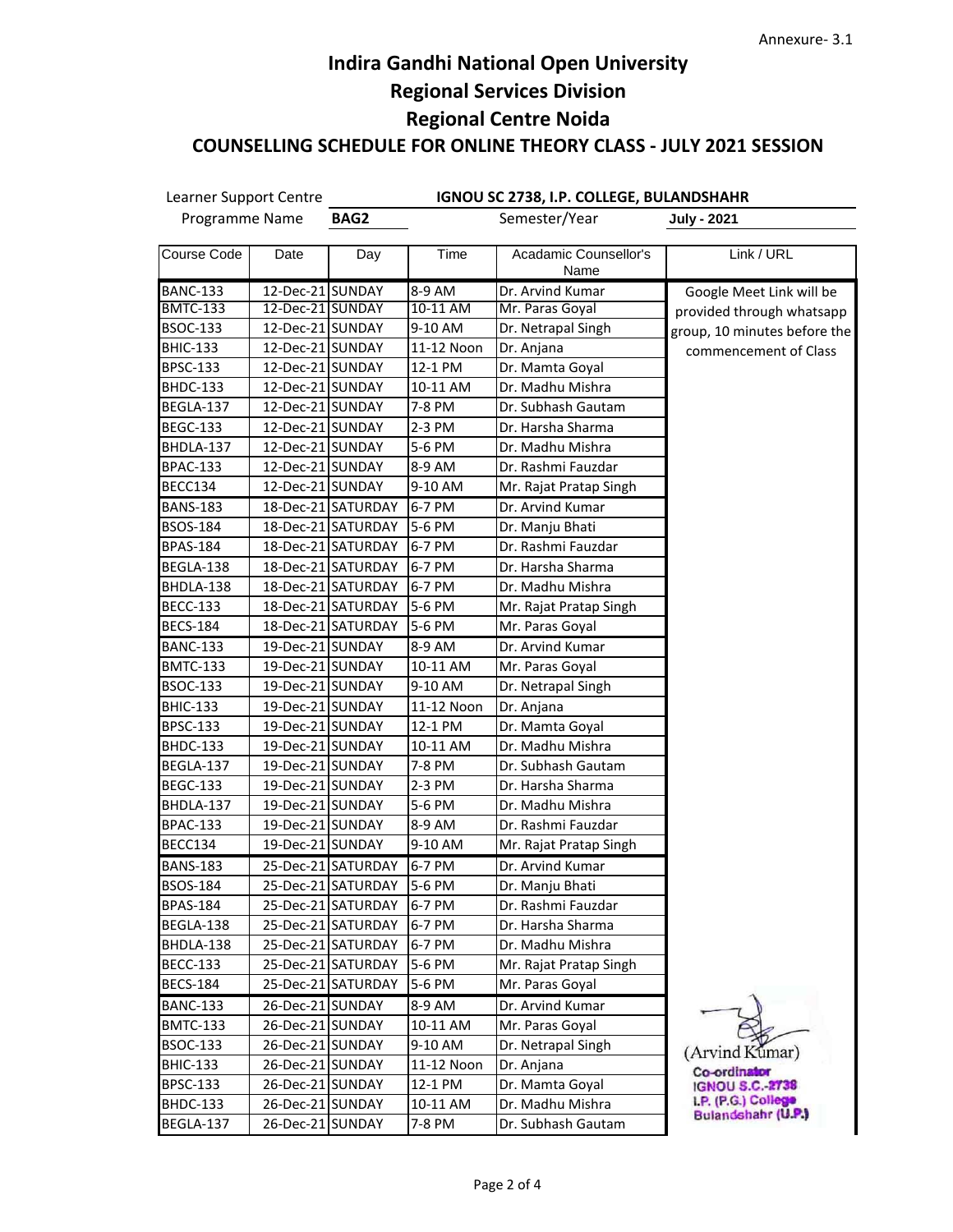| Learner Support Centre |                  |                              |            | IGNOU SC 2738, I.P. COLLEGE, BULANDSHAHR |                              |
|------------------------|------------------|------------------------------|------------|------------------------------------------|------------------------------|
| Programme Name         |                  | Semester/Year<br><b>BAG2</b> |            | <b>July - 2021</b>                       |                              |
| Course Code            | Date             | Day                          | Time       | Acadamic Counsellor's<br>Name            | Link / URL                   |
| <b>BEGC-133</b>        | 26-Dec-21 SUNDAY |                              | 2-3 PM     | Dr. Harsha Sharma                        | Google Meet Link will be     |
| BHDLA-137              | 26-Dec-21 SUNDAY |                              | 5-6 PM     | Dr. Madhu Mishra                         | provided through whatsapp    |
| <b>BPAC-133</b>        | 26-Dec-21 SUNDAY |                              | 8-9 AM     | Dr. Rashmi Fauzdar                       | group, 10 minutes before the |
| BECC134                | 26-Dec-21 SUNDAY |                              | 9-10 AM    | Mr. Rajat Pratap Singh                   | commencement of Class        |
| <b>BANS-183</b>        |                  | 01-Jan-22 SATURDAY           | 6-7 PM     | Dr. Arvind Kumar                         |                              |
| BSOS-184               |                  | 01-Jan-22 SATURDAY           | 5-6 PM     | Dr. Manju Bhati                          |                              |
| BPAS-184               |                  | 01-Jan-22 SATURDAY           | 6-7 PM     | Dr. Rashmi Fauzdar                       |                              |
| BEGLA-138              |                  | 01-Jan-22 SATURDAY           | 6-7 PM     | Dr. Harsha Sharma                        |                              |
| BHDLA-138              |                  | 01-Jan-22 SATURDAY           | 6-7 PM     | Dr. Madhu Mishra                         |                              |
| <b>BECC-133</b>        |                  | 01-Jan-22 SATURDAY           | 5-6 PM     | Mr. Rajat Pratap Singh                   |                              |
| BECS-184               |                  | 01-Jan-22 SATURDAY           | 5-6 PM     | Mr. Paras Goyal                          |                              |
| <b>BANC-133</b>        | 02-Jan-22 SUNDAY |                              | 8-9 AM     | Dr. Arvind Kumar                         |                              |
| <b>BMTC-133</b>        | 02-Jan-22 SUNDAY |                              | 10-11 AM   | Mr. Paras Goyal                          |                              |
| BSOC-133               | 02-Jan-22 SUNDAY |                              | 9-10 AM    | Dr. Netrapal Singh                       |                              |
| BHIC-133               | 02-Jan-22 SUNDAY |                              | 11-12 Noon | Dr. Anjana                               |                              |
| BPSC-133               | 02-Jan-22 SUNDAY |                              | 12-1 PM    | Dr. Mamta Goyal                          |                              |
| <b>BHDC-133</b>        | 02-Jan-22 SUNDAY |                              | 10-11 AM   | Dr. Madhu Mishra                         |                              |
| BEGLA-137              | 02-Jan-22 SUNDAY |                              | 7-8 PM     | Dr. Subhash Gautam                       |                              |
| BEGC-133               | 02-Jan-22 SUNDAY |                              | 2-3 PM     | Dr. Harsha Sharma                        |                              |
| BHDLA-137              | 02-Jan-22 SUNDAY |                              | 5-6 PM     | Dr. Madhu Mishra                         |                              |
| <b>BPAC-133</b>        | 02-Jan-22 SUNDAY |                              | 8-9 AM     | Dr. Rashmi Fauzdar                       |                              |
| BECC134                | 02-Jan-22 SUNDAY |                              | 9-10 AM    | Mr. Rajat Pratap Singh                   |                              |
| <b>BANS-184</b>        |                  | 08-Jan-22 SATURDAY           | 6-7 PM     | Dr. Arvind Kumar                         |                              |
| <b>BEGS-183</b>        |                  | 08-Jan-22 SATURDAY           | 6-7 PM     | Dr. Harsha Sharma                        |                              |
| BHDS-183               |                  | 08-Jan-22 SATURDAY           | 6-7 PM     | Dr. Madhu Mishra                         |                              |
| <b>BANC-134</b>        | 09-Jan-22 SUNDAY |                              | 8-9 AM     | Dr. Arvind Kumar                         |                              |
| BMTC-134               | 09-Jan-22 SUNDAY |                              | 10-11 AM   | Mr. Paras Goyal                          |                              |
| BSOC-134               | 09-Jan-22 SUNDAY |                              | 9-10 AM    | Dr. Netrapal Singh                       |                              |
| <b>BHIC-134</b>        | 09-Jan-22 SUNDAY |                              | 11-12 Noon | Dr. Anjana                               |                              |
| BPSC-134               | 09-Jan-22 SUNDAY |                              | 12-1 PM    | Dr. Mamta Goyal                          |                              |
| <b>BHDC-134</b>        | 09-Jan-22 SUNDAY |                              | $5-6$ PM   | Dr. Madhu Mishra                         |                              |
| <b>BEGC-134</b>        | 09-Jan-22 SUNDAY |                              | 2-3 PM     | Dr. Harsha Sharma                        |                              |
| <b>BPAC-134</b>        | 09-Jan-22 SUNDAY |                              | 8-9 AM     | Dr. Rashmi Fauzdar                       |                              |
| <b>BANS-184</b>        |                  | 15-Jan-22 SATURDAY           | 6-7 PM     | Dr. Arvind Kumar                         |                              |
| <b>BEGS-183</b>        |                  | 15-Jan-22 SATURDAY           | 6-7 PM     | Dr. Harsha Sharma                        |                              |
| <b>BHDS-183</b>        |                  | 15-Jan-22 SATURDAY           | 6-7 PM     | Dr. Madhu Mishra                         |                              |
| <b>BANC-134</b>        | 16-Jan-22 SUNDAY |                              | 8-9 AM     | Dr. Arvind Kumar                         |                              |
| <b>BMTC-134</b>        | 16-Jan-22 SUNDAY |                              | 10-11 AM   | Mr. Paras Goyal                          |                              |
| BSOC-134               | 16-Jan-22 SUNDAY |                              | 9-10 AM    | Dr. Netrapal Singh                       | (Arvind Kumar)               |
| BHIC-134               | 16-Jan-22 SUNDAY |                              | 11-12 Noon | Dr. Anjana                               | Co-ordinator                 |
| BPSC-134               | 16-Jan-22 SUNDAY |                              | 12-1 PM    | Dr. Mamta Goyal                          | <b>IGNOU S.C. 2738</b>       |
| <b>BHDC-134</b>        | 16-Jan-22 SUNDAY |                              | 5-6 PM     | Dr. Madhu Mishra                         | LP. (P.G.) College           |
| <b>BEGC-134</b>        | 16-Jan-22 SUNDAY |                              | 2-3 PM     | Dr. Harsha Sharma                        | Bulandshahr (U.P.)           |
|                        |                  |                              |            |                                          |                              |